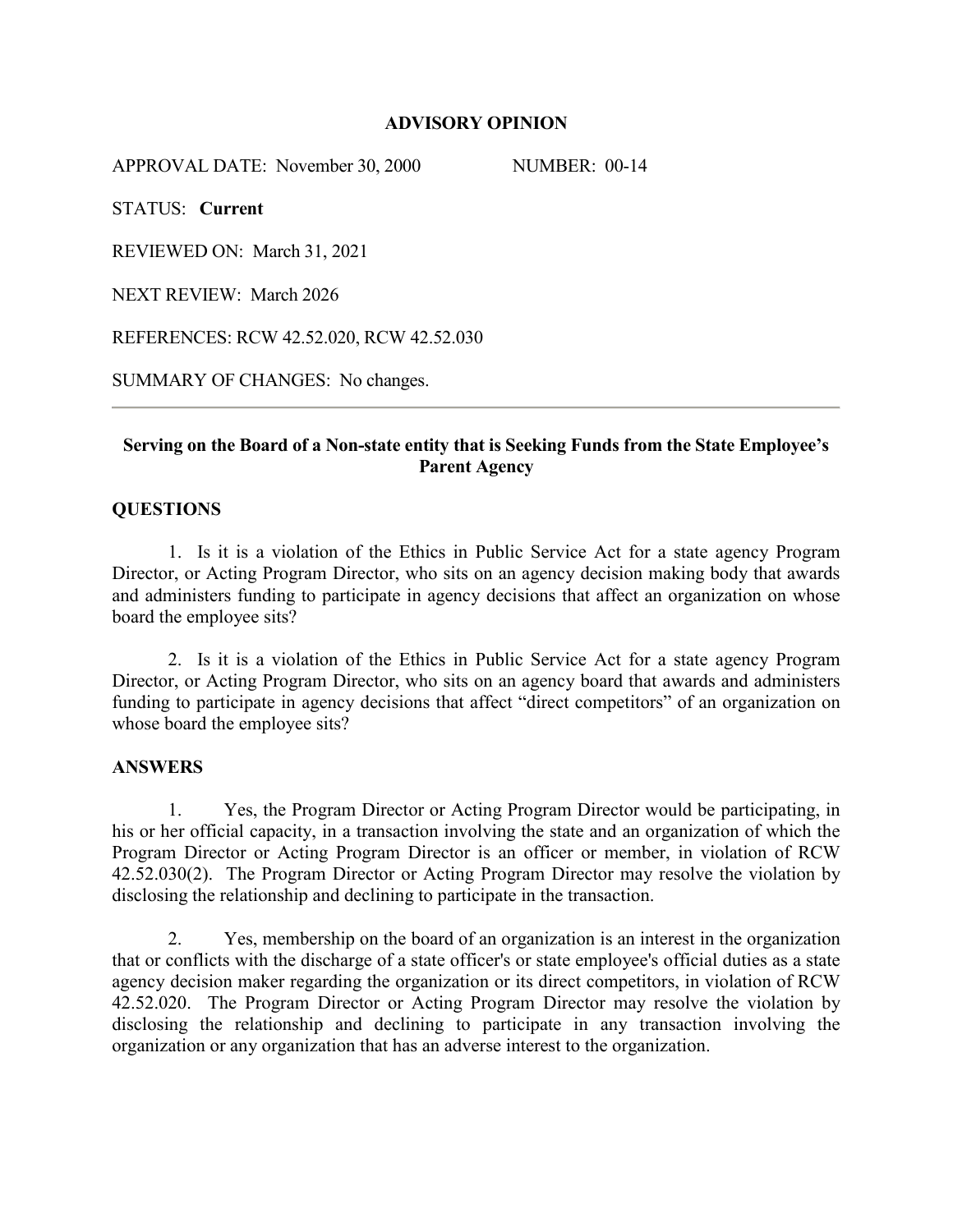### **ANALYSIS**

The Legislature has authorized several funding programs for organizations that provide community based services. One state agency ("Department") administers two of these programs. Under the programs, eligible organizations can apply to receive state funds for certain functions, which included providing services to certain low and very-low income groups. Organizations eligible to apply for funds under these programs include local governments, local public development authorities, and nonprofit community or neighborhood-based organizations.

Both questions concern the application of the ethics law to an employee of the Department who serves on the board of an organization that applies to receive funds from the Department. The employee is a Program Director, or Acting Program Director, who establishes the criteria by which program award decisions will be made, awards program grants, and evaluates contract compliance after grants are awarded.

## **1. A State Employee May Not Participate In Agency Board Decisions Which Award, Or Affect the Administration Of, State Funding To An Organization On Which The State Employee Is A Member.**

The first question asks if Program Director, or Acting Program Director, who sits on a state agency board that awards and administers funding, may participate in agency funding decisions that affect the organization on whose board the employee sits. The Ethics in Public Service Act prohibits state employees from participating in agency transactions with organizations in which the state employee is an officer, agent, employee or member. RCW 42.52.030(2) provides, in relevant part:

No state officer or state employee may participate in a transaction involving the state in his or her official capacity with a person of which the officer or employee is an officer, agent, employee, or member [.] (emphasis added)

RCW 42.52.010(21)(a) defines the term "transaction involving the state" to include:

[A] proceeding, application, submission, request for a ruling or other determination, contract, claim, case, or other similar matter that the state officer, state employee, or former state officer or state employee in question believes, or has reason to believe:

(i) Is, or will be, the subject of state action; or (ii) Is one to which the state is or will be a party; or (iii) Is one in which the state has a direct and substantial proprietary interest.

An application for grant funding and the ongoing administration of a grant clearly falls within the definition of "transaction involving the state" since both the application and administration will be the subject of state action. Accordingly, the state employee cannot sit on an agency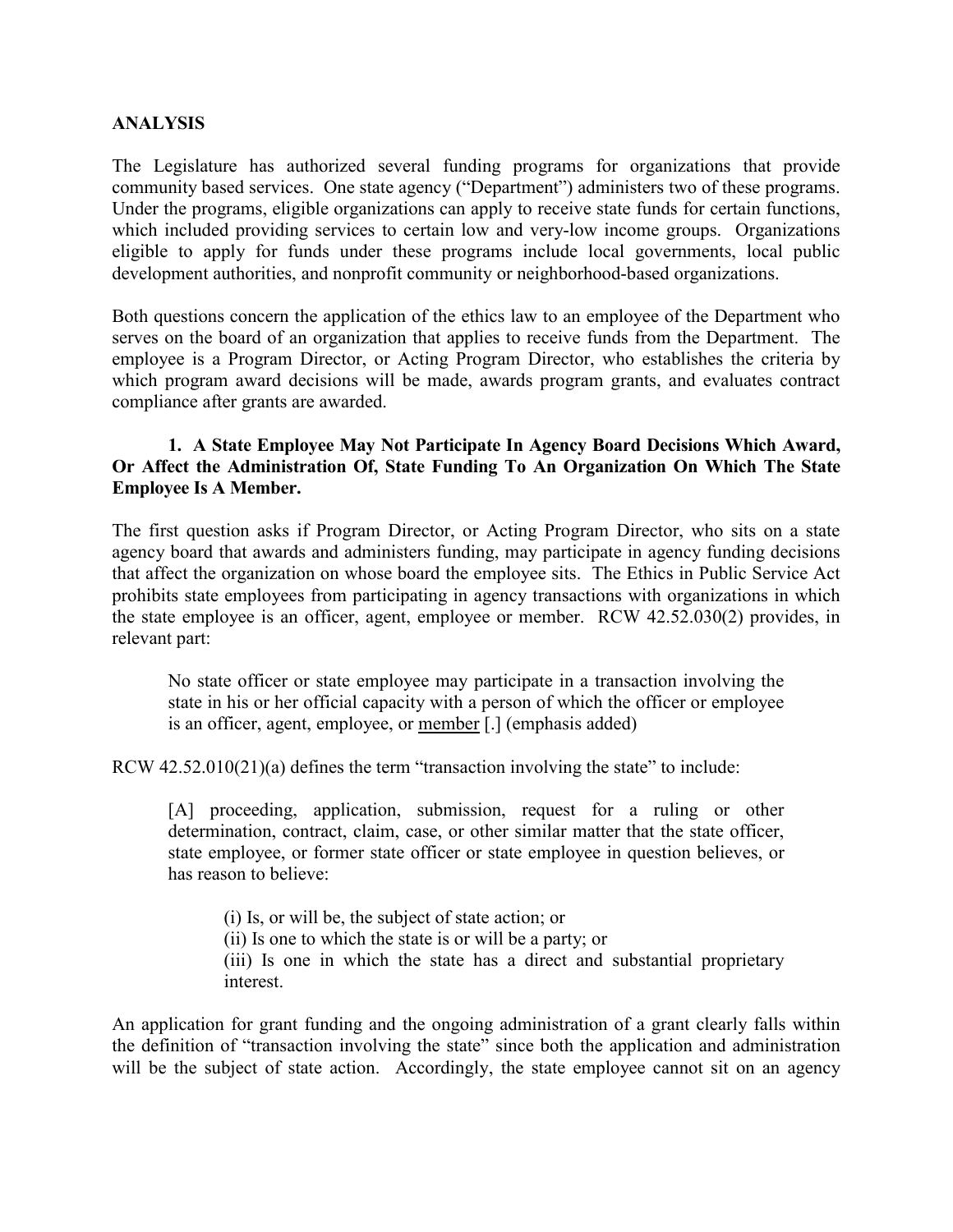board that reviews an application from an organization of which he or she is board member, i.e., officer, or member. In addition, a Program Director, or Acting Program Director, may not participate in the state agency's ongoing administration of grants or contracts with that organization.

While not addressed in the request, a Program Director, or Acting Program Director may resolve a violation of RCW 42.52.030 by disclosing the relationship to the agency and declining to participate in agency transactions with an organization of which he or she is a board member.

# **2. A State Employee May Not Participate In Agency Board Decisions Which Award, Or Affect The Administration Of, State Funding To "Direct Competitors" Of An Organization On Which The State Employee Is A Board Member.**

The second question asks if Program Director, or Acting Program Director, who sits on a state agency board that awards and administers funding, may participate in agency funding decisions that affect "direct competitors" of the organization on whose board the employee sits. "Direct Competitor" is defined as an organization which is competing for the same funds as the organization on whose board the employee sits or an organization that is not competing in the same funding round, but still has adverse interests to the organization on whose board the employee sits.

For example, Organization A provides the same kinds of services in the same geographic region as Organization B. Although they are not both competing for the same state funding, they are competing for position in the same local marketplace. Organization A, hoping for a strengthened position in the marketplace has some interest in limiting the resources of its primary competitor, Organization B. Organization B applies for state funding, and a board member of Organization A is involved in determining whether or not Organization B will receive that funding.

The Ethics in Public Service Act prohibits state employees from having an interest, or engage in a professional activity, that is in conflict with the proper discharge of his or her official duty. In proposing enactment of this provision the Commission on Ethics in Government and Campaign Practices found that:

No conflict of interest statute can anticipate and address each and every private activity of a public officer or employee that would be incompatible with his or her official duties. A general prohibition against activities incompatible with the performance of public duties in the public interest will help ensure that the ethics code is appropriately comprehensive in this respect.

Accordingly, activity that may be permitted under the narrow provisions of RCW 42.52.030 may not be permitted under RCW 42.52.020. This is true whenever the activity creates a conflict between a state employee's primary duty to render impartial judgment for the state and his or her outside interest in an organization or its direct competitors. RCW 42.52.020, provides that:

No state officer or state employee may have an interest, financial or otherwise,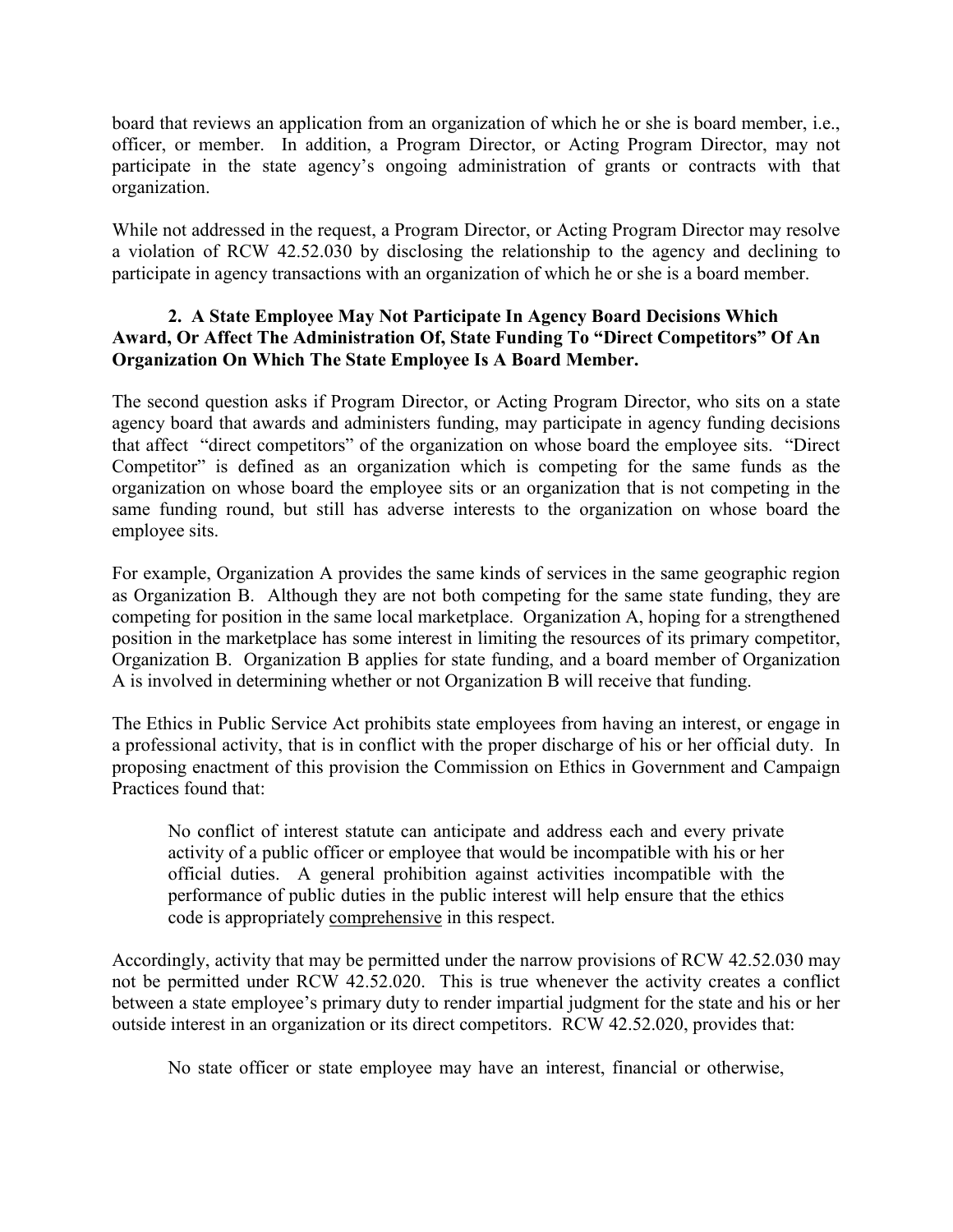direct or indirect, or engage in a business or transaction or professional activity, or incur an obligation of any nature, that is in conflict with the proper discharge of the state officer's or state employee's official duties.

In EEB Advisory Opinion 97-03, the Board advised that RCW 42.52.020 prohibited an employee from conducting an outside business or accepting outside employment that the employee would regulate as part of the employee's official duties. The Board concluded that such a prohibition was based on the divided loyalties that occur in two forms. In EEB Advisory Opinion 97-03, the Board noted that:

The first is the conflict between applying the law as set out by agency policy which may conflict with the application of the law by the officer or employee in the outside business*.* For example, if a revenue auditor had an outside business preparing state tax returns, the auditor would want to correctly apply the law, but his or her perspective would be to save the client as much tax as possible. On close legal questions, this private perspective may conflict with the agency perspective, i.e., which may be to resolve close legal questions in favor of applying the tax.

The second type of conflict is the potential for selective application of the law to benefit the officer's or employee's outside business over competitors*.* Consider the example of a fish and wildlife employee, who regulates fishing charters and who also operates a charter business. On some days the officer or employee regulates other charter boat operators, and on other days he or she competes with other charter boat operators. Again there can be a divergence between the officer's or employee's official duties and his or her private interest. In the worst case the officer or employee could use his or her state authority to gain a competitive advantage. (emphasis added).

Membership on the board of an organization is a position of advocacy for that organization that very clearly indicates a stronger interest in the organization's continued success than that held by normal members, contributors, or the general public. Accordingly, membership on the board of an organization is in conflict with a state employee's official duties when he or she sits on a state agency decision making, or oversight, body that renders decisions regarding organizations which have an adverse interest to, i.e., are direct competitors of, the organization on which the state employee is board member. This conflict arises because the state employee may be inclined to favor his or her organization or disfavor a competing organization based on his outside board membership.

While not addressed in the request, a Program Director, or Acting Program Director may resolve any violation of RCW 42.52.020 by disclosing the relationship to the agency and declining to participate in any agency transaction with an organization of which he or she is board member or any agency transaction with direct competitors of that organization. The Board understands that declining to participate in agency transactions, which involve both an organization and its direct competitors, will undermine a Program Director's, or Acting Program Director's ability to